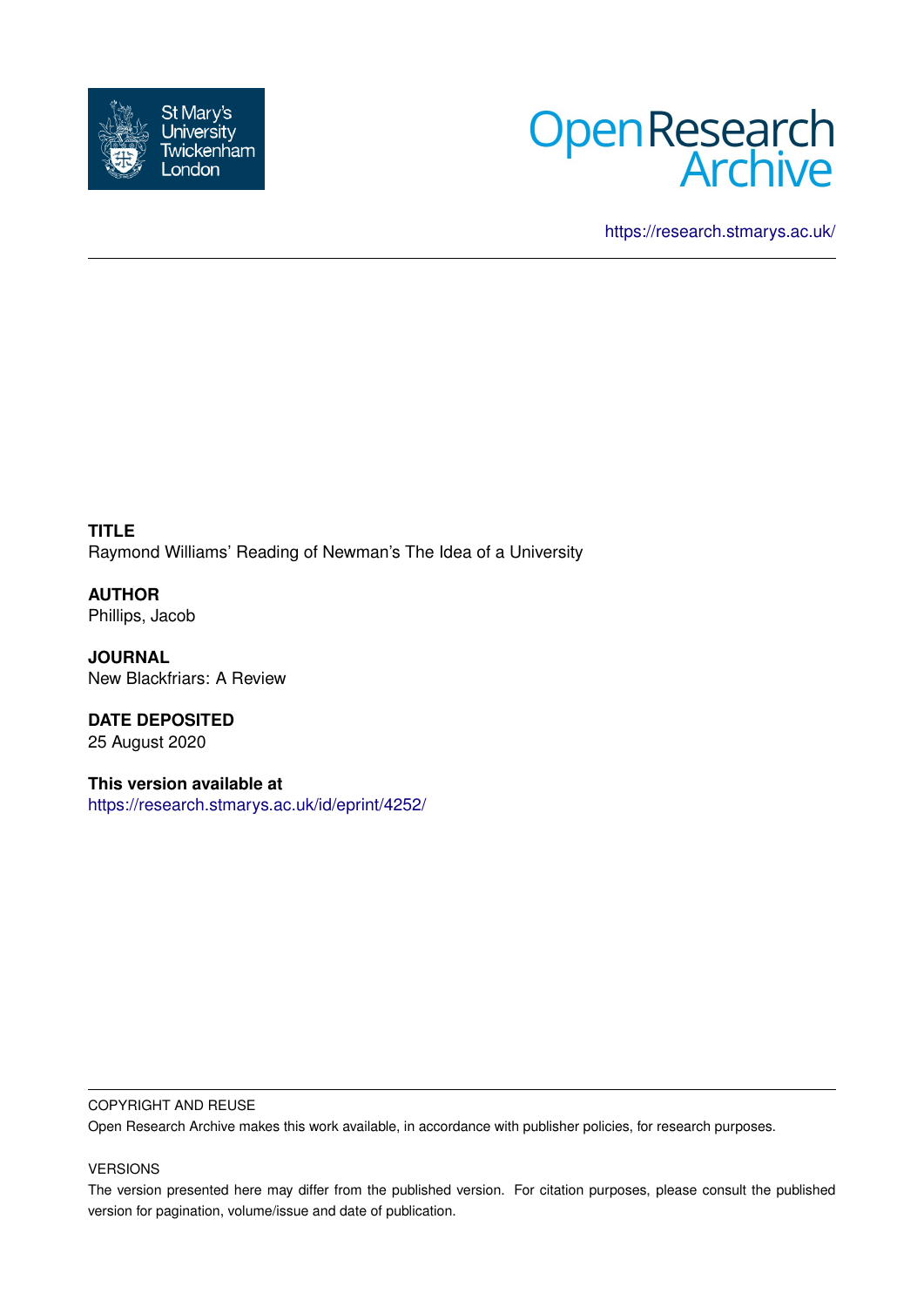### **Raymond William's Reading of Newman's The Idea of a University**

#### **Introduction**

This article engages with an example of Newman's reception in  $20<sup>th</sup>$  Century thought which is not high on the agenda of most Newman scholarship, and one for which a connection with Newman might seem a little surprising. It is surprising because the territory under discussion here was not recognized as a discrete area of intellectual endeavour in Newman's own day, nor for half a century or so after his death: Cultural Studies. As will be seen shortly, a text credited with having stimulated the formation of this discipline, Raymond Williams's *Culture and Society*, gives considerable attention to the opening statement of Newman's sixth discourse in *The Idea of a University*. There, Newman states:

"It were well if the English, like the Greek language, possessed some definite word to express, simply and generally, intellectual proficiency or perfection".

But, because there is no specific word for intellectual perfection, he says:

"many words are necessary, in order [...] to bring out and convey what is surely no difficult idea in itself – that of the cultivation of the intellect as an end;"<sup>1</sup>

Williams says of these comments, that "[t]he most surprising fact about this paragraph is that Newman does not meet the want of 'some definite word' for intellectual perfection with the word "culture". <sup>2</sup> For Williams, the gap in English usage in the 1850s, could easily have been filled with the word "culture", as indeed related ideas tended to be around the same time and after.

My purpose in this article is to explore this juncture between Newman and  $20<sup>th</sup>$  Century thought, to undertake three tasks. Firstly, it is necessary to respond to a challenge immediately presented by Williams's comment, insofar as the words "culture" and "cultivation" do feature heavily in the *Idea*. 3 In what follows, therefore, this article will establish whether Williams simply misreads Newman in his supposition that the omission of the word "culture" is "the most surprising fact about this paragraph". Williams situates Newman in the long trajectory of what he considers an English tradition of reflection on what "culture" is. The second task is, then, to inquire as to whether Williams is right to locate Newman where he does in this tradition. On this front, we shall see there are some problems with his interpretation of *The Idea of a University*, particularly in terms of how Williams relates the text to the idea of "culture" as an alternative to religion. This in turn presents a third task, related to the question of whether investigating Newman's understanding of what is classed under the term "culture" today, is best approached by discussing why the word is not used for the "intellectual perfection" described by Newman in the *Idea*. Here, there are grounds to suggest that elements of what we today relate to the term "culture" can be detected in Newman's work, in a way which suggests a much broader definition for that term than intellectual perfection. These elements pertain, not to Williams's English tradition, but to something we might term a "sensibility"; a set of tendencies, predispositions, and qualities. This will be seen to resonate with certain contemporary approaches in Cultural Studies, showing how

<sup>1</sup> John Henry Newman, *The Idea of University* (Yale: Yale University Press, 1996), 91-2

<sup>2</sup> Raymond Williams, *Culture and Society* 1780-1950, (Harmondsworth, Middlesex, Penguin Books, 1963), 120

<sup>3</sup> E.g. *Idea*, 92; 147; 158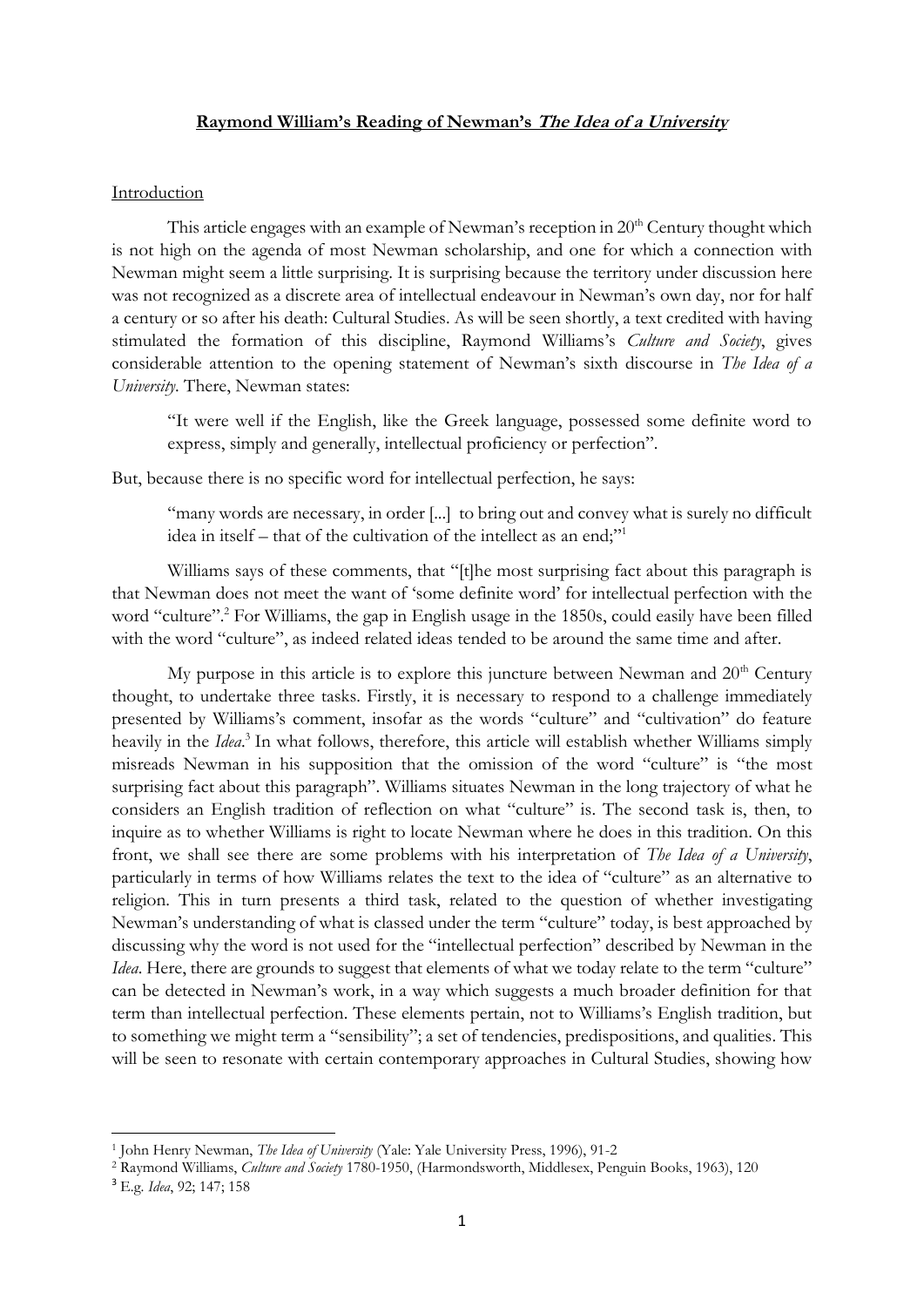Newman can continue to contribute to intellectual discussions beyond his own primary spheres of interest.

## *Culture and Society: 1780-1950*

Raymond Williams is not the first thinker who comes to mind in discussing Newman's influence on intellectual history. But Williams is an impressive figure, who was initially trained in dramatic literature, and then went on to write various works which have had considerable influence on the academy in diverse areas. This influence is attested to by the formation of a "new" academic discipline, Cultural Studies, which, it is said, "emerges" from a particular "moment, [in Britain], in the mid-1950s", 4 and for which Williams's *Culture and Society 1780-1950* is considered seminal. The book follows the complex trajectory of what Williams considers an English tradition. It begins by claiming that "in the last decades of the  $18<sup>th</sup>$  Century, and in the first half of the  $19<sup>th</sup>$ , a number of words, which are now of capital importance, came for the first time into common English use, or, where they had already been generally used in the language, acquired new and important meanings". <sup>5</sup> Culture is, unsurprisingly, the paradigmatic keyword in this. By means of a careful semantic analysis of its use, Williams tracks "a general pattern of change... [in meaning, which] can be used as a special kind of map". He considers "the questions…concentrated in the meanings of the word *culture*' to be 'questions directly raised by...great historical changes", <sup>6</sup> namely industrialisation and the widespread social upheaval it brought with it from around 1780 onwards.

The book proceeds by way of close readings of specific texts often taken in pairs, in an interesting methodical and hermeneutical move. Williams states, "the growth of the new society was so confusing, even to the best minds, that positions were drawn up in terms of inherited categories, which revealed unsuspected and even opposing inclinations". This, he says, is "no more than one would expect in the early stages of so great a change". <sup>7</sup> The point seems to be that by embarking on dual, or comparative, close readings, precise variations in the uses of terms can be disclosed in proximate contexts, which reveal the morphing and metamorphosing of particular words like "culture", thus reflecting and giving voice to the pressure they are being put under by the "great historical changes" of industrialisation.

In order to hone in on what Williams says of Newman, important aspects of the preceding discussion need to be touched upon. In Edmund Burke, Williams finds a "basis" for what was to become a quintessential definition of culture in Matthew Arnold's work "seventy years later". This basis is found in Burke's oft-repeated statement: "the stock [of reason] in each man is small, and... individuals would do better to avail themselves of the general bank and capital of nations and ages". <sup>8</sup> Burke is of course critiquing some of the thinking associated with the French Revolution, with "reason" as an abstract and totalising faculty authorised to carve-up and discard tradition and long-established praxis.<sup>9</sup> Wisdom might be a better word to give voice for what Burke includes in the concept of reason. He is pointing to an intergenerational reserve of "wisdom" which, says Williams, was "[i]mmediately [after Burke]... called the "spirit of the nation", and by the "end of

<sup>4</sup> Stuart Hall, "Cultural Studies: Two Paradigms", Media, Culture and Society, 2: 57-72, 57

<sup>5</sup> Raymond Williams, *Culture and Society* 1780-1950, (Harmondsworth, Middlesex, Penguin Books, 1963), 13

<sup>6</sup> Ibid.

<sup>7</sup> Ibid., 38

<sup>8</sup> Burke quoted in Williams, Ibid., 28

<sup>&</sup>lt;sup>9</sup> Ibid., 29 But, by pointing to a "general bank and capital of nations", Williams highlights that Burke is presenting "[t]he whole progress of man...[as] dependent,…on the nature of the particular community into which he has been born".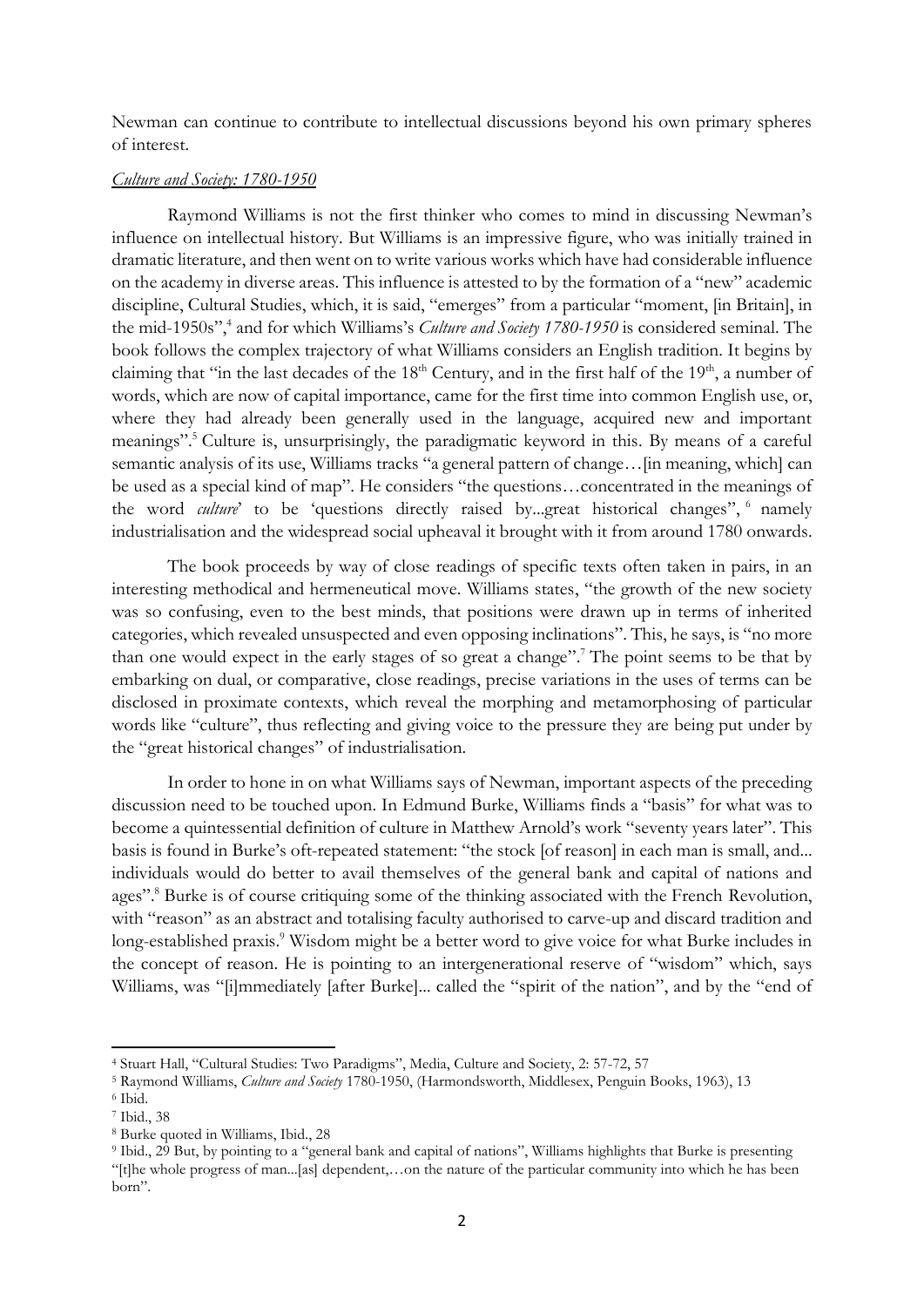the  $19<sup>th</sup>$  century,..." national culture".<sup>10</sup> But note the important point: the word "culture" is not at Burke's disposal in the late 18<sup>th</sup> Century.

Subsequently, Williams points to how William Wordsworth was influenced by Burkean social theory, to hold to the idea of "[an] 'embodied spirit' of a People's knowledge, as something superior to... the actual run of the market".<sup>11</sup> Williams sees Burke's "general bank and capital" of a nation's wisdom, morphing into a "court of appeal in which real values were determined, usually in opposition to the "fictitious" values thrown up by market-driven operations. Williams reminds us that, in the 18<sup>th</sup> Century, the adjective "cultivated" had meant the "general state of habit of the mind" having been trained in something. But, after Burke, Wordsworth, and then Samuel Taylor Coleridge, it develops into two nominal forms which are "abstracted" from any particular form of training in a specific skill, and rather gesture toward some vaguely articulated state of human perfection. The nouns "cultivation" and "culture" then emerge as things involved in seeking after some moral or intellectual perfection, which Williams says means that the word "culture" becomes "the normal antithesis to the [economic] market".<sup>12</sup> Presumably, economics as it was understood in these writers, lacked any intrinsic directedess; it was without sentient agency, and thus seen as haphazard or thoughtless.

The move shown by Coleridge's use of "cultivation" and "culture", can also be seen in the writings of J. S. Mill, and his attempts to restrain or correct the utilitarianism of Jeremy Bentham. Williams claims Mill was provoked by Coleridge, who critiqued the "accepted [utilitarian, social] practice of... considering *only* what seems *expedient* for the occasion, disjoined from all principle".<sup>13</sup> Mill takes this critique to argue that straightforward expedience is not enough for healthy social organisation, which we can see in his attempts in *On Liberty* to preserve "the rights of individuals and minorities against Public Opinion". <sup>14</sup> That is, Mill recognises that there needs to be a repository of values, a place for moral safeguards and decency, which can preserved somehow from the brute force of the will of the greatest number of people. In searching for this, Mill decides that "Man...[is] a being capable of pursuing spiritual perfection as an end". <sup>15</sup> That is, the human being is not mere automaton that gravitates toward pleasure over against pain. The word "culture" emerges again here; as a safeguard against the new world, having its *telos* in human perfection, not material satisfaction.

Williams then moves on to Thomas Carlyle, whom he credits with taking the Burkean reserve of a nation's wisdom, and combining it with Wordsworth"s spirit of such a nation as "a body of values superior to the ordinary progress of society". Carlyle's well-documented fondness for the heroic is of course involved in this, insofar as he "never failed to emphasise [the] conception of a "spiritual aristocracy", a highly cultivated and responsible minority, concerned to define and emphasise the highest values at which society must aim".<sup>16</sup>

## Newman in *Culture and Society*

Having given attention to the elements of *Culture and Society* which we proceed the discussion of Newman, we can now turn to his arrival in the book. The Carlyle text under

<sup>11</sup> Ibid., 52

<sup>14</sup> Ibid., 71

<sup>10</sup> Ibid., 30

<sup>12</sup> Ibid., 53

<sup>13</sup> Coleridge quoted by Williams, Ibid., 73

<sup>15</sup> Mill quoted by Williams, Ibid., 76

<sup>16</sup> Ibid., 96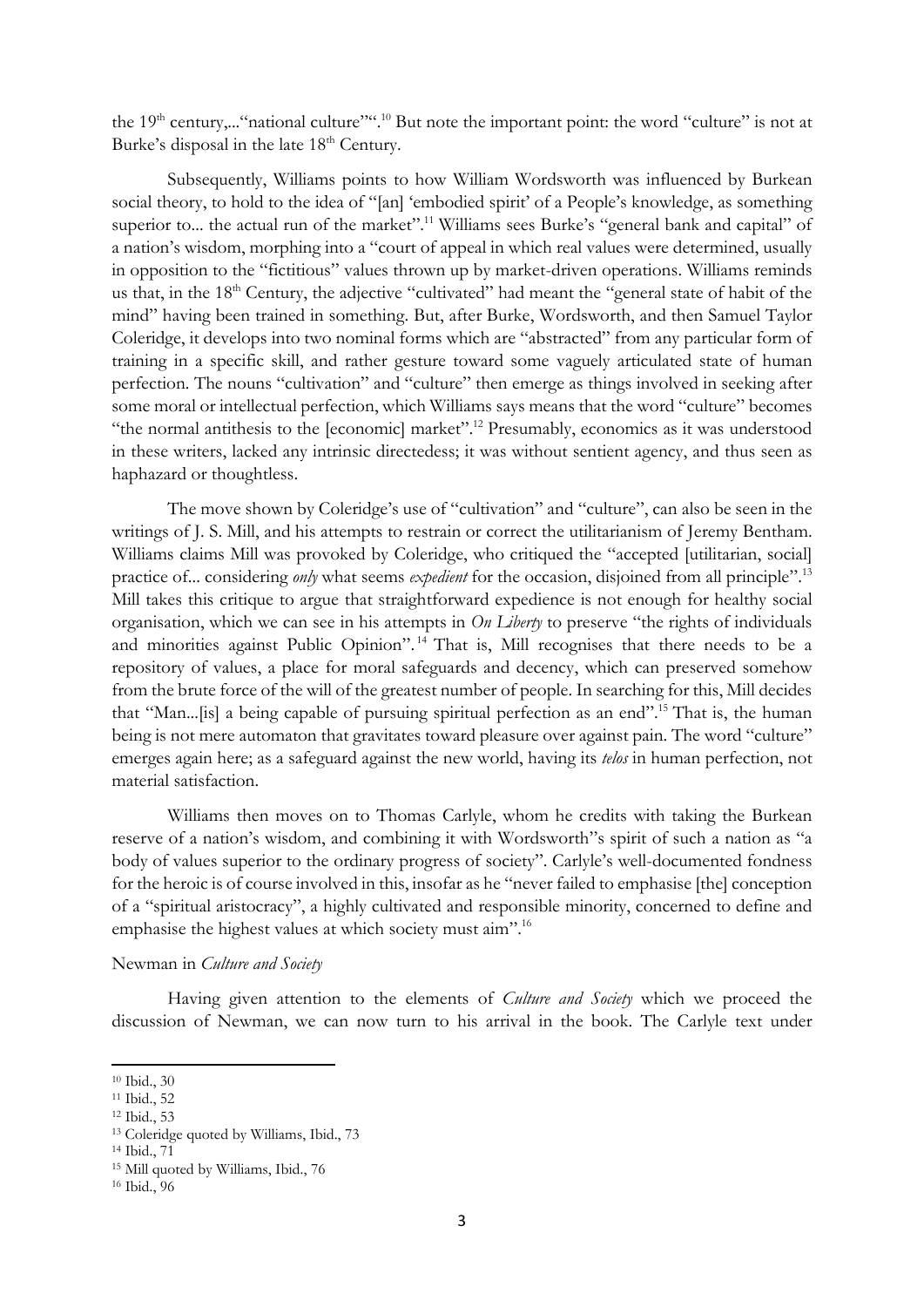discussion is "Signs of the Times", from 1829. Some twenty years later Newman was invited to act as rector for the founding of the Catholic University in Dublin, and the VIth Discourse of the *Idea* is the text Williams examines next. He embarks on a dual reading of Newman and Matthew Arnold, showing the afore mentioned comparative method: to disclose "unsuspected...inclinations" between two proximate thinkers. The inquiry begins with the statement of Newman's which I drew attention to at the outset, in which Newman describes the need for the English language to have 'some definite word' to express, simply and generally, intellectual... perfection". <sup>17</sup> Williams works with this passage on the basis of his key contention about Newman: that the intellectual perfection spoken of in the *Idea* can be slotted in to his scheme of development in the English tradition around "culture". Or, in his own words, "[t]he... surprising fact... that Newman does not meet the want of 'some definite word' for intellectual perfection with the word "culture".<sup>18</sup>

Before evaluating this, we need to discuss how this chapter of *Culture and Society* proceeds in dialogue with Matthew Arnold. First, it needs to be recalled that Williams is tracking the development of the word "culture" as referring originally to having been trained in some specific skill, before moving onto something related to "the idea of human perfection". He will then go on to argue that the term subsequently morphs into meaning "the general state of intellectual development, in a society as a whole", before eventually getting to culture as "a whole way of life".<sup>19</sup> The key point is that he seems to consider Newman and Arnold to occupy a cusp between culture as related to "human perfection" and its subsequent phase, "the general state of intellectual development, in a society as a whole". Arnold is central in this, for he moves away from human perfection as the preserve of an elite few determined by traditional class structures (Carlyle's "spiritual aristocracy"), into a relatively more democratised approach. Between Newman and Arnold, says Williams, a new consideration has come on the horizon: "the general reaction of the social effects of full industrialisation, and in particular to the agitation of the industrial working class". <sup>20</sup> The old pre-industrial order had, in Burke, been accepted with a strong sense of providential rationale apportioned to it. With Arnold, "culture" is no longer the preserve of a social elite (i.e. the aristocracy), for "in each class", he claims, there is "a minority" or "remnant" which is "led…by a general *humane* spirit, by the love of human perfection". 21

This brings us to a suitable juncture at which to tackle the first task outlined at the outset, to establish whether Williams simply misreads Newman in his supposition that there is an important omission of the word "culture" in his opening paragraph to Discourse VI. After all, Newman makes plentiful use of phrases like "the cultivation of the intellect" in the same Discourse, and plentifully in VIII and IX, not to mention his writing of the "cultivated intellect" at numerous points. <sup>22</sup> On closer inspection, however, it seems Williams has appreciated the nuances of Newman's phrasing. In Discourse VI, Newman describes the word he is searching for as an analogue to "health" in relation to the physical body, and "virtue" in relation to "our moral nature".<sup>23</sup> He does not opt for "talent, ability, genius", he writes, because these refer not to the perfected intellect, but to innate capacities for perfection, what he calls the "raw material" and not

<sup>17</sup> Newman quoted in Williams, Ibid., 120

<sup>18</sup> Ibid.

<sup>19</sup> Ibid., 18

<sup>20</sup> Ibid., 121

<sup>21</sup> Arnold quoted by Williams, Ibid., 130

<sup>22</sup> E.g. *Idea*, 92; 147; 158;

<sup>23</sup> Ibid., p. 91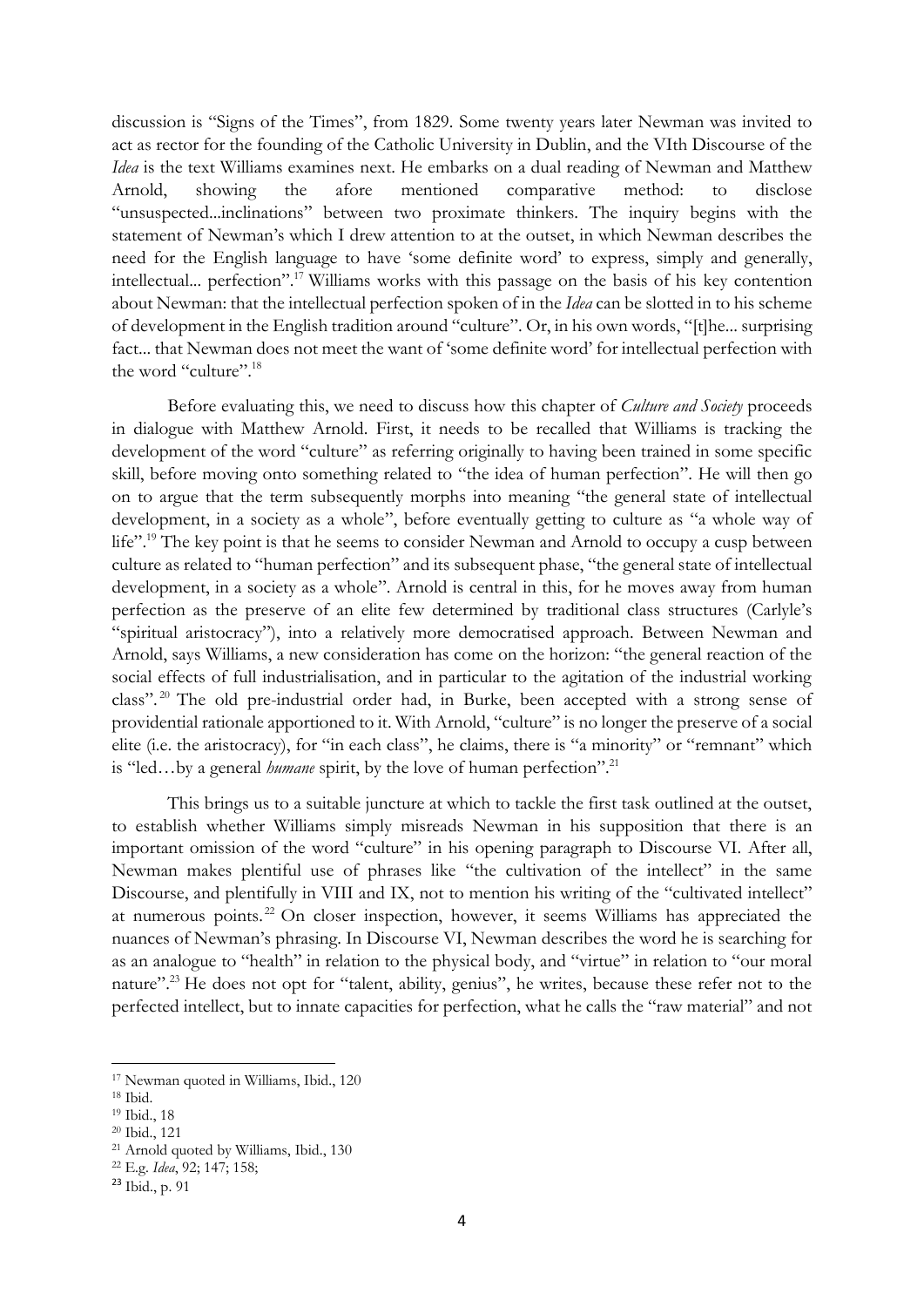"that excellence which is the result of exercise and training".<sup>24</sup> Similarly, he opts neither for "judgement, taste, [or] skill" because these refer not to the *condition* of intellectual perfection as such, but rather foster and administer one's progress toward perfection. In his own words, they are "powers or habits bearing upon practice or upon art, and not to any perfect condition of the intellect considered in itself".<sup>25</sup> When, in the same paragraph, Newman refers to the "cultivation" of the intellect as an end", then, it is clear that "cultivation" does not refer to intellectual perfection, which is its result, but rather to the progress made toward perfection, or the business of seeking after that perfection.

In the context of Williams's scheme, it is important to bear in mind that Newman arrives somewhere *between* culture as related to "the idea of human perfection", and its morphing into referring to "the general state of intellectual development, in a society as a whole".<sup>26</sup> Why Newman is so interesting to Williams, it seems, is that he does not consider the word culture for the end of intellectual cultivation – it no longer denotes perfection – but now moves toward referring to the *process* of developing the intellect, "culture" is rather analogous to exercise in relation to health, and right action in relation to virtue. Having established that Williams' does not misread the word "culture" itself in the *Idea*, we can turn to the second task of this article, to inquire as to whether Williams is right to locate Newman where he does in this developing scheme.

Newman and Arnold are seen by Williams as occupying a peculiar diversion in the English tradition related to *religion*. Williams considers that Arnold – like Newman - holds explicitly to the idea of culture as "a process and not an absolute", meaning a seeking after perfection (or "becoming"), and not a condition of stable perfection in itself. But, Williams claims that, implicitly (in Arnold's actual "emphasis" in the "detail" of his argument), "[c]ulture at times seems very like... Salvation; a thing to secure first, to which all else will then be added". When Arnold states, "culture hates hatred, culture has one great passion, the passion for sweetness and light",<sup>27</sup> Williams says: "it is difficult not to feel the pressure of Saint Paul's description of Christianity, and it seems not impossible that there has been a... transference of emotion from the old concept to the new".<sup>28</sup> Williams is critical of this transference. He argues that "culture as a substitute for religion is a very doubtful quantity". <sup>29</sup> Arnold, he says, is "caught between two worlds", and "snatches towards an absolute"  $-$  "culture" as surrogate religion. $30$ 

Williams clearly prefers Newman to Arnold, saying "[t]he description of human perfection, in Newman, comes through with remarkable purity that commands respect even where assent is difficult", whereas in Arnold, he finds "a kid of witty and malicious observation better suited to minor fiction".<sup>31</sup> Nonetheless, Williams implies that Newman inhabits roughly the same juncture in the developing tradition. This arises from an interpretation of Newman's comments on the beauty of the cultivated mind, and that beauty's "furthest extent and its true limit" can mean one is led to "the Eternal and Infinite". So the assessment of Williams's situating of Newman requires not only that we establish whether Newman's description of the perfection (or "cultivation") of

<sup>24</sup> Ibid.

<sup>25</sup> Ibid.

<sup>26</sup> Ibid., 18

<sup>27</sup> Arnold quoted by Williams, Ibid., 134

<sup>28</sup> Ibid.

<sup>29</sup> Ibid.

<sup>&</sup>lt;sup>30</sup> This is understandable, considering that culture was related to the idea of human perfection and seen as a measure of the general state of society as a whole.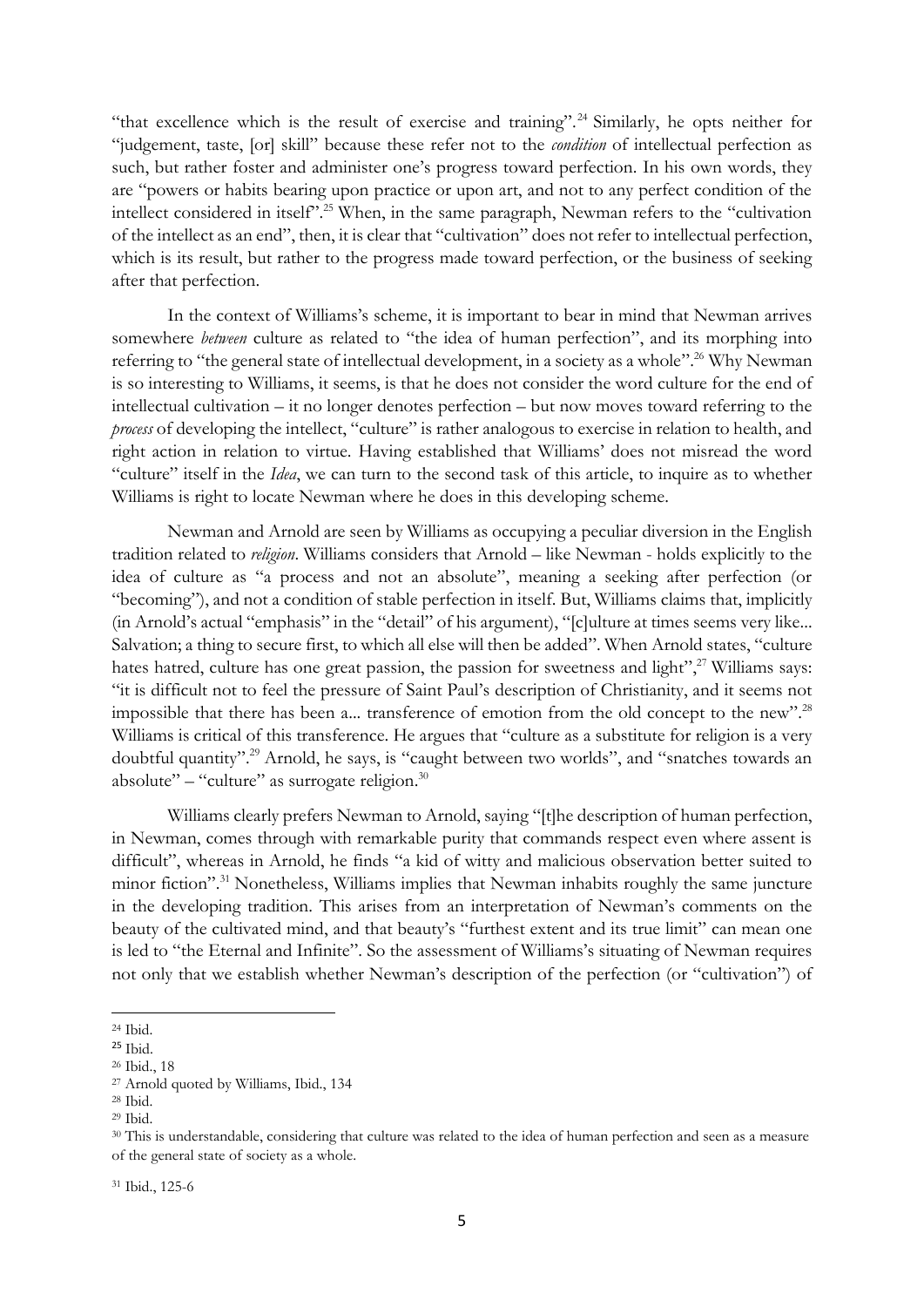the intellect in the *Idea* could just as well have been called "culture", but also whether Newman is gesturing toward some sort of religious or pseudo-divine authority to this unnamed condition which is the end of intellectual striving. That is, Williams finds it so "surprising" that Newman omits to use the word "culture" for intellectual perfection, because elsewhere in this Discourse the result or end of "the cultivation of the intellect" is described with pseudo-religious authority. Is Newman merely a "purer" example of the same stage of the English tradition as Arnold; witnessing, unwittingly, to the supposition that culture is functioning as a rival or even replacement to what was once the preserve of religion?

The idea of a particular mode of cultural expression serving as surrogate religion is a common trope of the mid-late 19<sup>th</sup> Century scene. Richard Wagner famously apportioned it to his operatic *Gesamtkunstwerken*, but in Arnold it is poetry which is given this supreme status. As T.S. Eliot pointed out, while "Wordsworth and Shelley [saw] poetry [as] a vehicle for one kind of philosophy or another" in Arnold we reach a new stage, whereby "the best poetry supersedes both religion and philosophy". <sup>32</sup> Similar sentiments are seen in Walter Pater's famous *The Study of Poetry* from 1880, which concludes that "most of what now passes for religion and philosophy will be replaced by poetry".<sup>33</sup> Pater himself draws on Newman in a way not entirely dissimilar to Williams. He claims that "[t]hose who maintain the...older and narrower forms of religious life against the claims of culture are often embarrassed at finding the intellectual life heated through with the very graces to which they would sacrifice it", he then names "Dr. Newman" as one in whom a "modern aspirant to perfect culture seem[s] to find the expression of the inmost delicacies of his own life".<sup>34</sup> To say that Newman's writing in *The Idea of a University* is so beautiful, that it exemplifies one in whom culture threatens usurp religion, might seem permissible at first glance. Newman holds that appreciating the end of intellectual cultivation "as a good in itself" is ultimately to see it as something "beautiful", and, as we have seen, the apprehension of beauty, when "pursued to its furtherst extent", is described as leading to "the Eternal and Infinite, [that is] the intimations of conscience and the announcement of the Church".<sup>35</sup>

Moreover, Edward Short argues that it was Newman who actually "first suggested that poetry might be a substitute for religion". He finds this Newman"s comments on John Keble"s *Lyra Innocentium* of 1846. Newman states that "[a]ctual England is too sad to look upon" so the "poet seems to turn away from the sight; else, in his own words, it would "bruise too sore his tender heart".<sup>36</sup> Pointing back to Keble's *The Christian Year*, Newman says that book "did that for the Church of England which none but a poet could do: he made it poetical", that, "[c]lear as was his perception of the degeneracy of his times" Keble "threw the poetry of his own mind" on it by turning "to the memory of better days".<sup>37</sup>

<sup>32</sup> T. S. Eliot quoted by Edward Short, *Newman and His Contemporaries*, (London & New York: T & T Clark Continuum), 337

<sup>33</sup> Walter Pater quoted by Short, Ibid., 338

<sup>34</sup> Walter Pater quoted by Short, Ibid., 339

<sup>35</sup> Newman, *The Idea of a University*, 150

<sup>36</sup> Newman, Lyra Innocentium, *Dublin Review XX*, (London: Thomas Richardson & Co, 1846) 434-460, 442

<sup>37</sup> Ibid., 338. Short also points, helpfully, to a shared view between Arnold and Newman on the dangers of self-will. For Arnold, the antithesis of culture is anarchy, and "Barbarians, Philistines, or Populace, imagine happiness to consist in doing what one's ordering self likes". For Newman, as we know, self-will is rooted in conscience, which is not "a long-sighted selfishness, nor a desire to be consistent with oneself, but a messenger from Him who […] speaks to us behind a veil". Moreover, Arnold was an undergraduate during Newman's vicariate at St Mary's University Church, and he himself cited Newman and the Oxford Movement as an important influence, a point well recorded in the literature.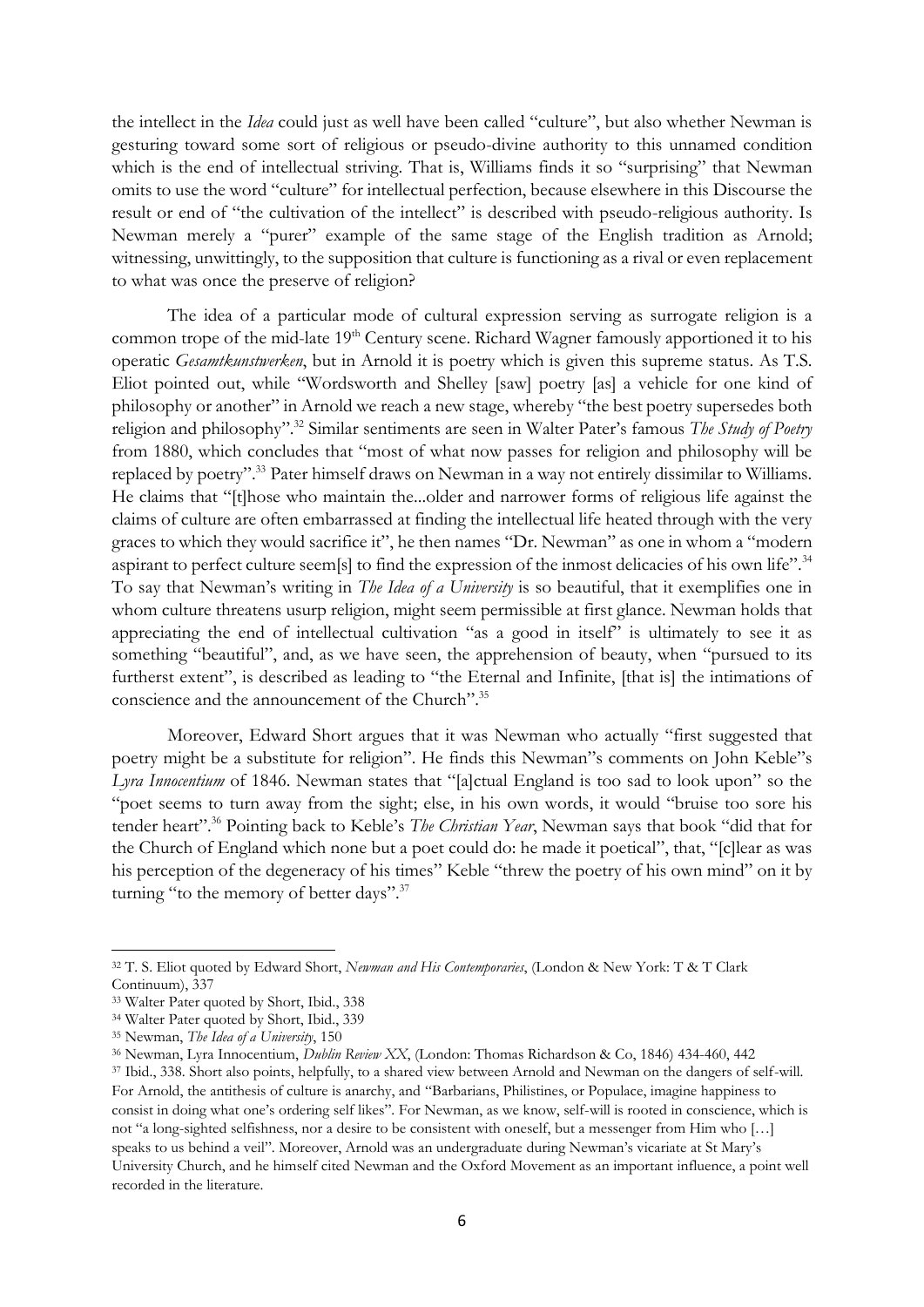On reflection, however, Williams, Pater *et al* are quite far off the mark in relating the 19<sup>th</sup> Century view of culture as surrogate religion to Newman. As Short states, they "are so far off the mark it is funny". <sup>38</sup> In the *Idea*, yes, Newman connects the end of intellectual cultivation with the beauty that at its "furthest extent" can see one being led to "the Eternal and Infinite". But the important point is that we are *led* to the Eternal and the Infinite, we do not cultivate ourselves up into heaven. Williams and others are mistaking a natural tending toward perfection in the sphere of the intellect, for the graced perfection of sharing in divine life, which for Newman is of course something radically different. As put by C. F. Harrold: "Newman is un-Romantic insofar as he fought the implicit or explicit Pelagianism of his day".<sup>39</sup> Louis Bouyer"s forward to the *Parochial and Plain Sermons* says that Newman's Oxford preaching brought "all... aspects of Catholic theology" into "constant reference to the cultural situation of the day", and claims that it is in the *Idea* that Newman "elaborated a full analysis of the relation between culture and the Christian religion".<sup>40</sup> If we turn to those sermons, we find repeated recourse to the qualified and relative status of what we would today term "culture" over against the unqualified and absolute status of Christianity. Let us follow Bouyer and take these sermons as offering, *in nuce*, important orientation for the *Idea*. In one sermon, for example, Newman suggests the intended message of Christ's washing of the feet was that the disciples "should be full of lowly services one to the other".<sup>41</sup> But, he notes, they might have said to themselves, "we have heard this before", and so Christ acted "by way of an example", for "their minds would not [otherwise] rest sufficiently on the *practical* direction of the instruction vouchsafed to them*".* <sup>42</sup> The disciples are said to have loved and reverenced Christ "as their Lord and Teacher", but would have gravitated toward love and reverence as notions or convictions, not stimulative prompts for obedience to God's will.

Newman goes on to say "[t]he multitude of men even who profess religion are in this [notional or passive] state of mind", and this is particularly true of those "who are in better circumstances than the mass of the community". These people "are well educated", we read, and "they go on respectably and happily, with the same general tastes and habits which they would have had if the Gospel had not been given them". Therefore, "their religion is based upon self and the world, a mere *civilisation*". Such people "adopt…a certain refined elegance of sentiments and manners" and often "love religious poetry and eloquent preaching".<sup>43</sup> They may even have "turned their attention to [...] promoting the happiness of their fellow creatures, and have formed a system of morality and religion of their own". <sup>44</sup> He concludes that we "live in an educated age. The false gloss of a mere worldly refinement makes us decent and amiable. We all ...think ourselves wise".<sup>4546</sup>

It should be clear from this, that intellectual cultivation and sophistication are certainly not to be seen as imbued with a religious or pseudo-divine status for Newman. In the earlier sermons the emphasis is rather on how this cultivation will more commonly actually work *against* our sharing in God's grace. This negative stance is present in the *Idea* too, although it seems to have been missed, or deemed superfluous, by Newman's cultural commentators. This is particularly true of

<sup>38</sup> Short, *Newman and His Contemporaries*, 350

<sup>39</sup> C. F. Harrold, quoted by Edward Short, Ibid., 98

<sup>40</sup> Louis Bouyer "Foreward" to John Henry Newman, *Parochial and Plain Sermons*, (San Francisco: Ignatius Press, 1997), xii-xiii

<sup>41</sup> to John Henry Newman, *Parochial and Plain Sermons*, 23

 $42$  Ibid.

<sup>43</sup> Ibid., 24

<sup>44</sup> Ibid., 25

<sup>45</sup> Ibid., 25-6

<sup>46</sup> See Newman, *Parochial and Plain Sermons* 143-4: "instead of considering a common faith to be the bond of union between Christian and Christian, they dream of some other fellowship of civilisation, refinement…"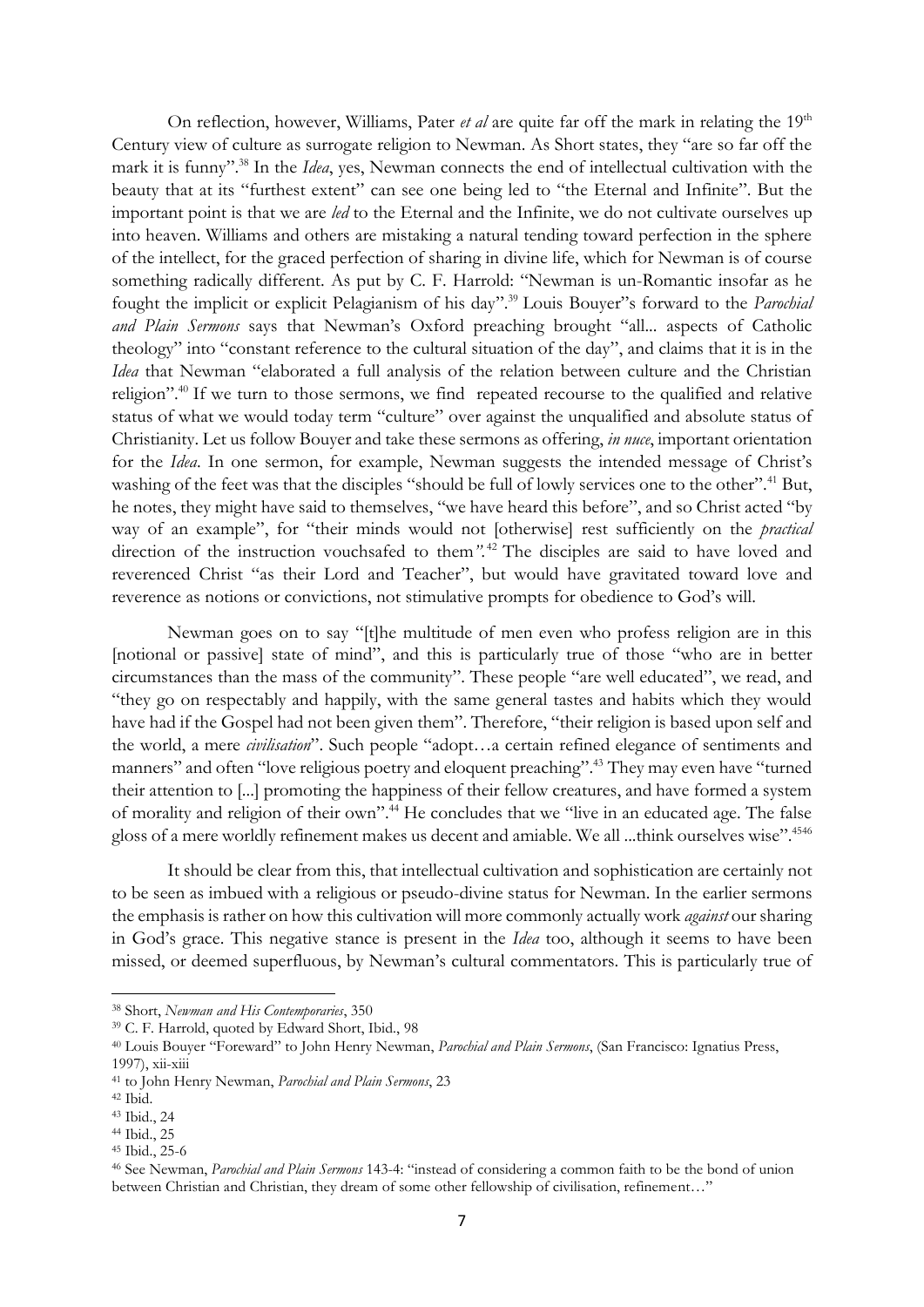Discourse VIII and IX. There, Newman states that a Liberal Education "concurs with Christianity in a certain way", but then "diverges from it; and consequently proves in the event, sometimes its serviceable ally, sometimes, from its resemblance to it, an insidious and dangerous foe".<sup>47</sup> Here, what was termed earlier "a mere worldly refinement" which causes us to form systems "of morality and religion" of our own, corresponds to a point where Newman describes the benefits of Liberal Education in the *Idea*. He says such an education exerts "a subtle influence in throwing us back on ourselves, and making us our own centre, and our minds the measure of all things." He then claims, "the "perception of the Beautiful becomes the substitute for faith".<sup>48</sup> And again, the intellectual cultivation provided by a Liberal Education "has a special tendency…[in] beings such as we are, to impress us with a mere philosophical theory of life and conduct, in the place of Revelation."<sup>49</sup>

#### A Broader Understanding of Culture

A modest gain for this discussion has thus been made. Newman cannot be inserted into the Williams's trajectory in the development of English cultural criticism, insofar as he is not one of those apportioning culture a pseudo-divine status. This is not any great surprise, really. Even when writing on matters not directly about faith, what Newman says can only be genuinely understood from a faith-centered perspective, a perspective which writers in Cultural Studies might not share. As put by Mary Katherine Tillman, there are times when Newman is "humanly speaking", "[b]ut we...know that all Newman"s "humanly speaking" views really stem from his [overarching] faith-filled vision".<sup>50</sup> So, having established that, while Williams shows an impressive grasp of the nuances of Newman's use of related to words to "culture", he is misguided in associating Newman with that juncture in his scheme where culture functions as surrogate religion, a third and final task presents itself. This is to inquire as to whether Newman's concept of what would today be included under the term "culture", is best approached as something primarily intellectual at all, notwithstanding the fact that the word itself is functions as such in the *Idea*. In other words, it might be argued that Williams is, in a sense, looking in the wrong place in his aim to situate Newman in his trajectory of the developing meaning of "culture", because Newman frequently discusses matters we would today relate to this term, in ways, arguably, which are prescient for Cultural Studies today.

The first observation to made on this front, is that Newman uses the word "civilisation" in the *Parochial and Plain Sermons.* Civilisation is described as closely related to education, but it is broader than formal learning. As we have seen, he mentions "general tastes and habits" as well as a "refined elegance of sentiments and manners". This points us to aspects of what we today term "culture", which Williams, if he is concerned about them at all, would situate them in the closing parts of the book. That is, culture is not about the intellect alone, but also involves certain enduring characteristics or qualities pertaining to a particular people, that is, elements of a "whole way of life". Newman's general approach to Anglicanism in this connection, chimes exactly with the statement by Dr Greene in Ronald Knox's *Let Dons Delight*, for he says it "has come down to us in our history as part of English life, as the religion of a nation, adapted to its temper, and modelled on its history". <sup>51</sup> This would suggest that, in Newman's own words, there is a question of temperament or "sentiment" involved in identity, what he calls in the Oxford sermons a "temper

<sup>47</sup> Newman, *The Idea of a University*, 148–9.

<sup>48</sup> Ibid., 151. cf: "[S]atisfy yourself with what is only visibly or intelligibly excellent, as you are likely to do, and you will make…beauty the practical test of truth, and the sufficient object of the intellect.", 150 <sup>49</sup> Ibid.

<sup>50</sup> M. Katherine Tillman, *John Henry Newman: Man of Letters*, (Marquette, Marquette University Press, 2015), 66

<sup>51</sup> Knox, quoted by Short, *Newman and His Contemporaries*, 55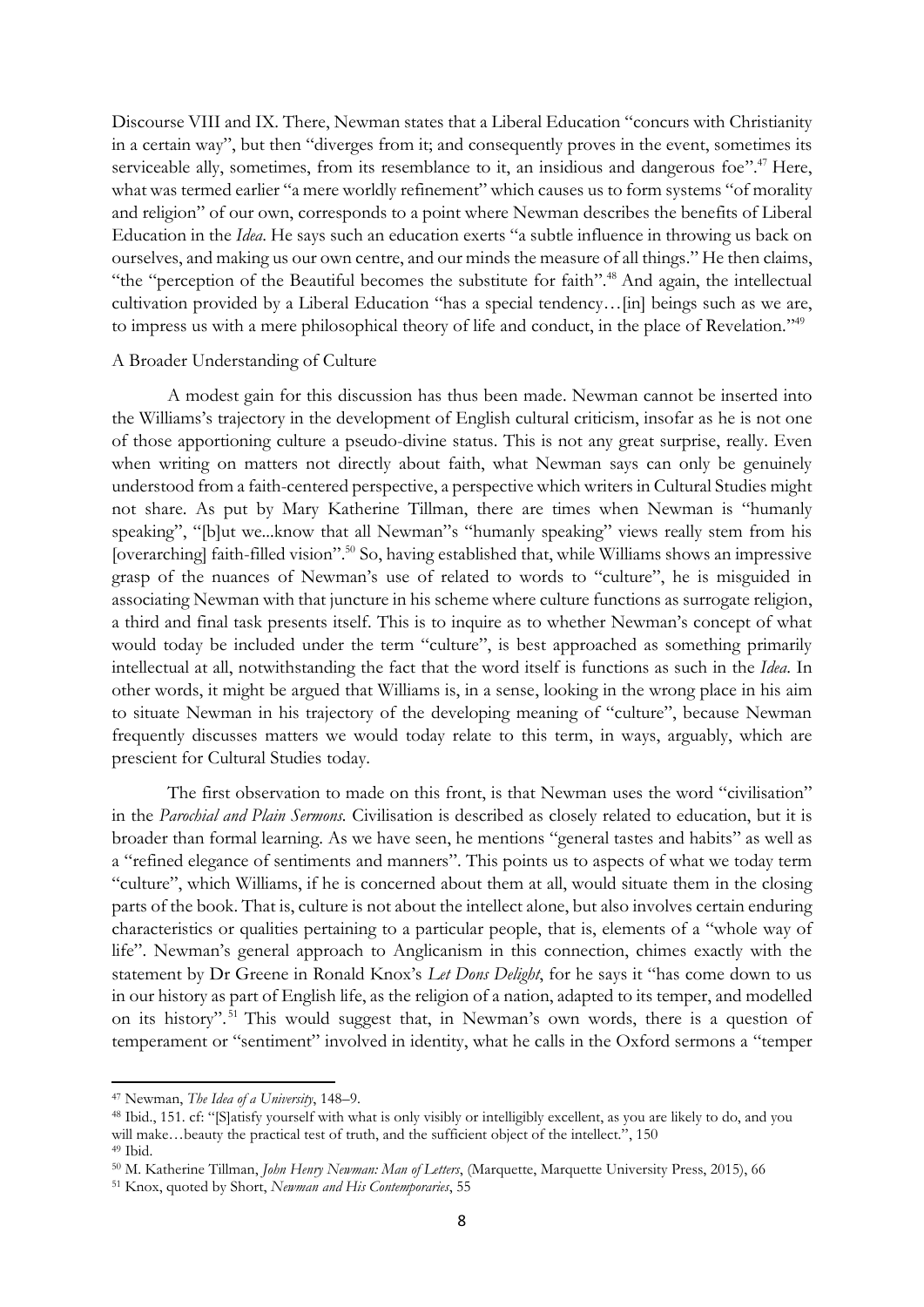of mind" and a "manner of life".<sup>52</sup> After all, how else is one to understand Newman's comments in the *Apologia* about Thomas Scott and Hurrell Froude, one being "a true Englishman", and the other "an Englishman to the backbone", <sup>53</sup> or his comment to Gerald Manly Hopkins, that "the Irish character and traits are very different to the English". 54

Time will not permit a full examination of all the various aspects of what Newman includes in this English "temper" or "habit" of mind, but an affection for reserve is surely central, as indeed is a tendency toward empirical reality over against the grand idealist speculation of the Continental mainland. Another importantly valued characteristic is termed in the *Idea,* "moderation", or in the Oxford sermons, the habit of mind of being "temperate". <sup>55</sup> Overall, certain elements of what we would today term "culture" are, I contend, very important for Newman's work, but are not matters of intellectual perfection *per se*, rather, a linking of identity with characteristic tendencies. Indeed, it is salient that it is just this sort of thing which Arnold mentions as Newman's enduring influence on him: "nothing can ever do away the effects you have produced in me, for it consists in a general disposition of mind rather than in a particular set of ideas".<sup>56</sup>

This brings to a light a hitherto unexamined aspect of Newman's relation to Cultural Studies, because this latter aspect of culture has been the subject of much discussion in recent years, due to contested issues of cultural and national identity at the current time. Paul Langford, for example, speaks of a developing notion of "Englishness" taking place in Newman's day. He says the word originates in 1805, and was established by the ... middle of the  $19<sup>th</sup>$  Century.<sup>57</sup> Englishness, in Langford's work, means "those distinctive aspects of national life that strike either outsiders or insiders... as characteristic", <sup>58</sup> something that came "increasingly [to be] described as a national character".<sup>59</sup> Terry Eagleton speaks of the notion of an "English sensibility" emerging in the  $19<sup>th</sup>$  Century.<sup>60</sup> Peter Ackroyd, charts the development of what he calls "the English imagination", or "English sensibility", right back to the earliest instantiations of native literature.<sup>61</sup> He writes, "a native spirit persists though time and circumstance, all the more powerful for being generally unacknowledged".<sup>62</sup>

Indeed, recalling the classically English quality of "moderation" or "temperance", this is certainly to be found in writers like Ackroyd. He speaks of an English "instinct for compromise", " mentioning William of Malmesbury for saying, the ""best is ever mete"", meaning "moderation in all things". <sup>64</sup> He also mentions the medieval mystic Richard Rolle for recommending "moderation" even in "penitential exercises".<sup>65</sup> He situates this "instinct" right back in the language of Middle English, as a tongue which combined and balanced two languages, arguing that

<sup>52</sup> John Henry Newman, *Parochial and Plain Sermons*, 6

<sup>53</sup> John Henry Newman, *Apologia pro vita sua*, 5 and 26

<sup>54</sup> Newman in Gerald Manly Hopkins, *Further Letters of Gerald Manly Hopkins*, edited by C.C. Abbott, (Oxford: Oxford University Press, 1956) 413-414

<sup>55</sup> John Henry Newman, *Parochial and Plain Sermons*, 53-4

<sup>56</sup> Matthew Arnold quoted by Edward Short, *Newman and His Contemporaries*, 15

<sup>57</sup> Paul Langford, *Englishness Identified Manners and Character 1650-1850*, (Oxford: Oxford University Press, 2001), 1-3

<sup>58</sup> Ibid., 2

<sup>59</sup> Ibid., 7

<sup>60</sup> Terry Eagleton, *Literary Theory*, (London: Blackwell, 1997), 1 & 33. Perhaps influenced by Williams, Eagleton considers this sensibility to have been "constructed as a subject to carry [the] ideological burden" caused by religion's inability any longer to "provide the social "cement"" by which "society can be welded together".

<sup>61</sup> Peter Ackroyd, *Albion: The Origins of the English Imagination*, (London: Vintage Press, 2004), 27; 35; 109; 128-9; 220 <sup>62</sup> Ibid., 176

<sup>63</sup> Ibid., 127

<sup>64</sup> Ibid.

<sup>65</sup> Ibid., 170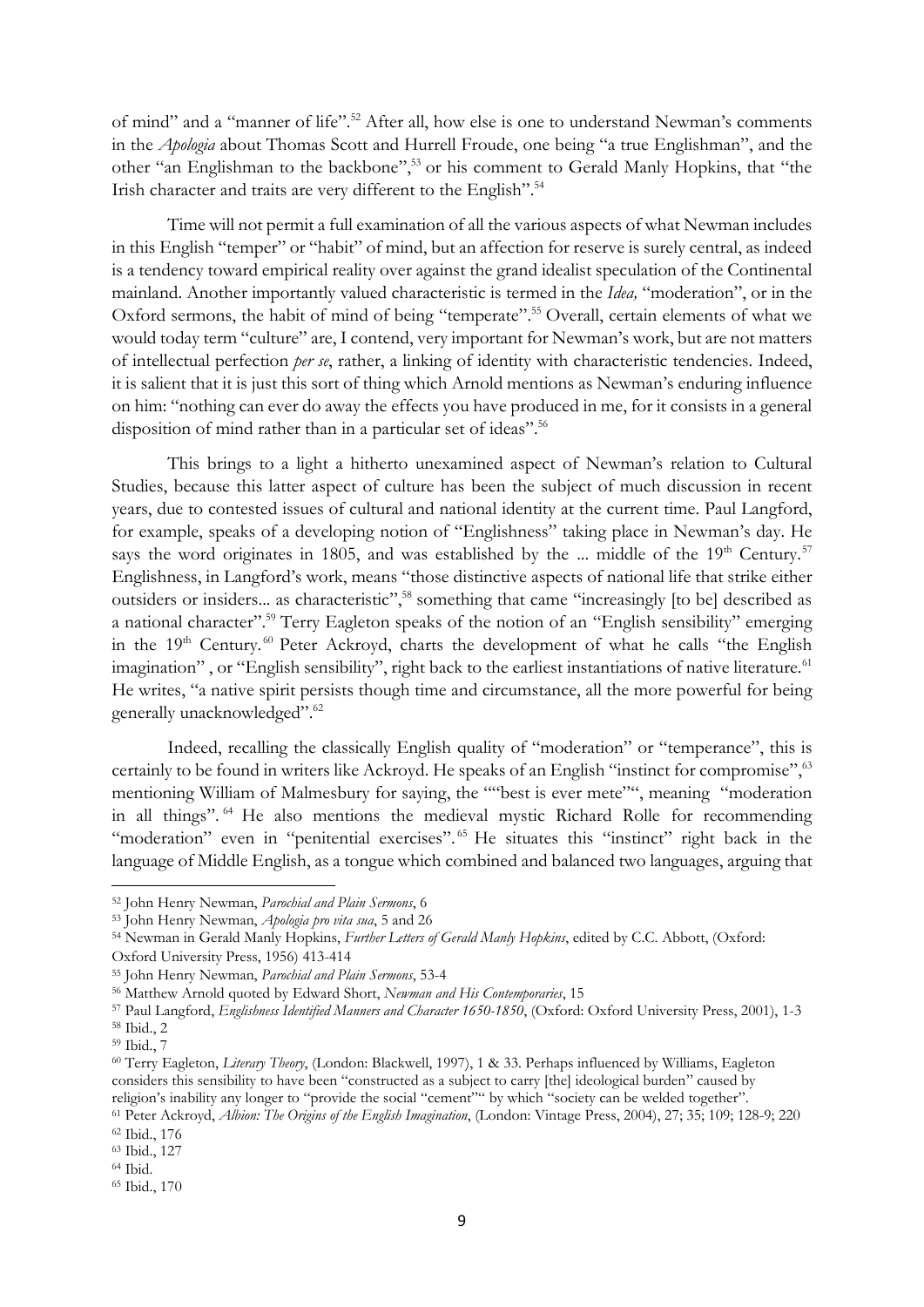"it is in the nature of English language... to reside at [a] nodal point where two languages or perceptions meet".<sup>66</sup> Such a quality he claims is seen in Shakespeare too, who he sees a master of "the play of oppositions".<sup>67</sup>As Samuel Johnson noted, Shakespeare wrote plays which are strictly speaking neither "tragedies nor comedies...[but which mingle both] with endless variety of proportion". <sup>68</sup> Even the Coverdale Bible is mentioned here, as exhibiting "a pragmatic and conciliatory nature", which "took the middle way", along with English music, that Ackroyd considers to "spring out of moderation and conciliation".<sup>69</sup>

While Langford acknowledges that ideas of a national character threaten to seem "repugnant to the liberal conscience of the West",<sup>70</sup> Ackroyd offers a promising way to avoid making such notions in anyway implicative of ethnicity, by suggesting that this sensibility is somehow rooted in and shaped by natural and environmental factors. That is, they can be approached as rooted the lands of Britain, and not in any particular people who may inhabit it at any given time. Robert Winder has more recently taken this much further, to deal with the difficult question of how classically English "values" like "fair play" or "tolerance" are obviously not "exclusively English", and also, like Ackroyd, to give due attention to the deeply ethnically diverse nature of the inhabitants of England from the earliest of times to the present.<sup>71</sup>

The point is that any discussion of a distinct national "sensibility" can never present certain qualities as belonging exclusively to any one people, nor pretend that such qualities belong to every person within that people. From a theological perspective, this need for language of a certain "sensibility" always to be qualified and limited is rendered more acute, in that theology's subject matter must, to some extent, be applicable to people of any culture, and – somehow – able to articulate a transcendence pointing "beyond" culture too. On this front, I think Newman could be a promising interlocutor for these discussions, because his own relationship with what could be termed an "English sensibility" is, obviously, not straightforward, and is frequently wrought with tension.

For example, on the one hand, Newman seems relatively ambivalent about the English "temper of mind" he mentions at various points. In the *Apologia*, he states, 'if there is one consideration more than another which should make us English grateful to Pius the Ninth, it is that, by giving us a Church of our own, he has prepared the way for our own habits of mind, our own manner of reasoning, our own tastes, and our own virtues'.<sup>72</sup> That is, he seems to think this "temper of mind" is something the Church can be fitted to, notwithstanding it relative and qualified status. As put by Ian Kerr, "dignity and good taste were not necessarily qualities one found in Catholicism". <sup>73</sup> On the other hand however, Newman can make statements of the English like, "[w]e must beg God to change our tastes and habits",<sup>74</sup> presumably for when such considerations threaten ultimately to usurp the truth of Revelation. Nowhere are such sentiments more prevalent than when the mature Newman is discussing Anglicanism, of course; "the

<sup>66</sup> Ibid., 98-9

<sup>67</sup> Ibid., 228

<sup>68</sup> Ibid., 226

<sup>69</sup> Ibid., 296

<sup>70</sup> Robert Winder, *The Last Wolf: The Hidden Springs of Englishness*, (London: Little Brown Group, 2017) <sup>71</sup> Ibid., 5

<sup>72</sup> John Henry Newman, *Apologia pro vita sua*, (London: Longman and Green, 1864), 373-430

<sup>73</sup> Ian Turnbull Ker, *The Catholic Revival in English Literature 1845-1961*, (Leominster: Gracewing, 2003) p. 26

<sup>74</sup> Newman, *Letters and Diaries of John Henry Newman Vol XXII*, edited by Charles Stephen Dessain, (Oxford: Oxford University Press, 1972), 194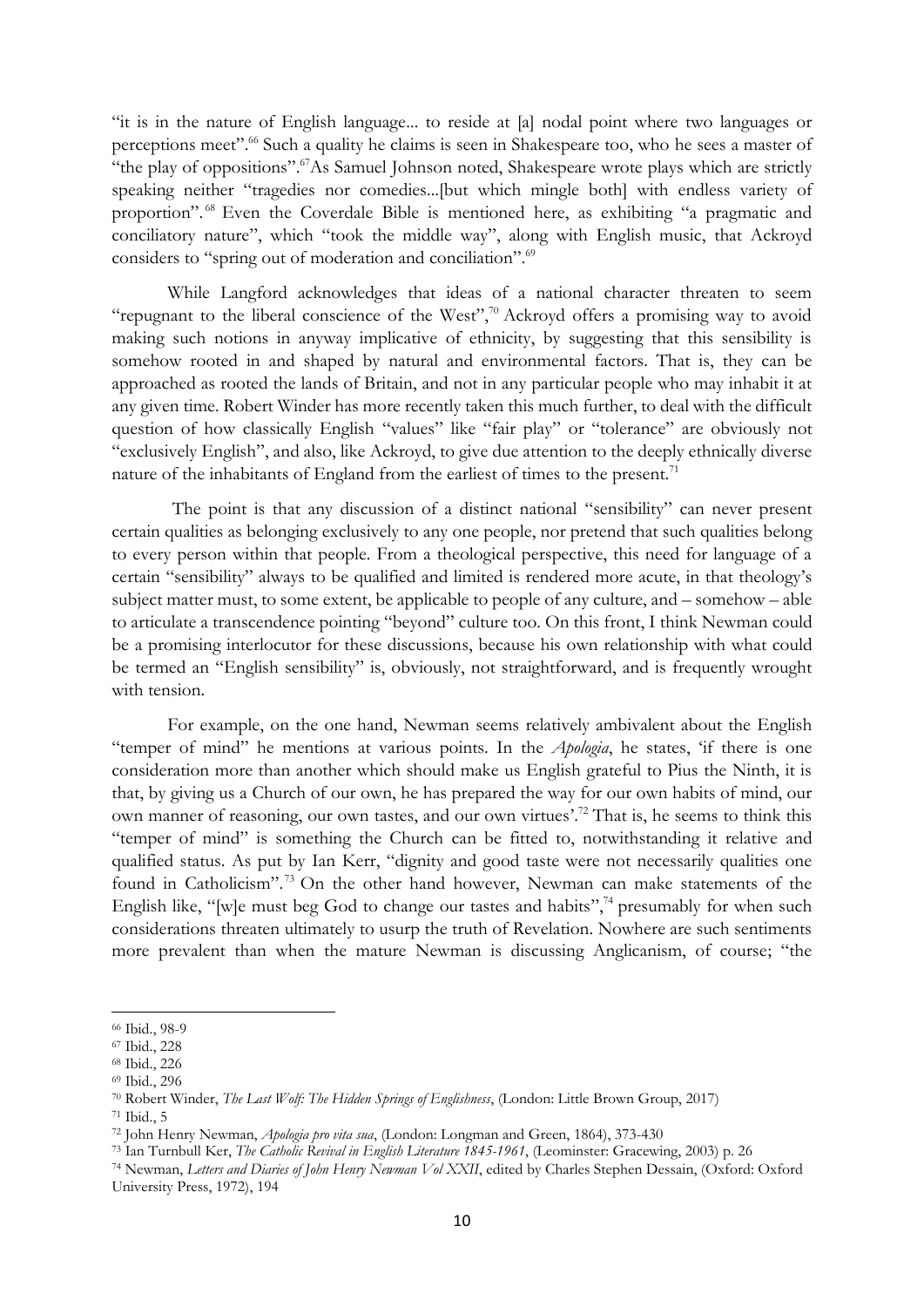decorous pieties of what Thackeray once called Church-of-Englandism". <sup>75</sup> In the *Present Position* he speaks of Anglicanism as "a religion which indulges" the "natural" English "turn of mind".<sup>76</sup> Insofar as the sensibility of the people was unavoidably linked to the national Church in the  $19<sup>th</sup>$ Century, Newman's relationship with it is of course very complex. After all, as put by Short, "Newman left behind...an entire English way of life" in converting, $\frac{7}{7}$  for Catholicism was seen as "profoundly un-English". 78

An obvious example of this two-sidedness of Newman's relationship with an English sensibility arises from relating his Anglican *via media* to the afore mentioned "instinct for compromise", balance, proportion, and moderation. It is quintessentially English. But Newman"s conversion - by his own description - is closely linked to his realization that the moderate path is not necessarily that most aligned to God's will. The semi-Arians are those he claims, in the early Church, that took the "middle way" between Arius and Athanasius, and they were, strictly speaking, just as heretical as Arius himself. In short, by setting great store on the human value of moderation, he would have been as guilty as those he describes as forming their own systems of "religion", of being "thrown back on [themselves]...making [themselves] [their] own centre, [their] minds the "measure of all things". Newman"s difficult relationship with the English sensibility is well described by Harold Weatherby, who charts the tendency toward various types of "middle way" evinced by people like Edmund Spencer, Richard Hooker, Lancelot Andrewes, and John Donne, in order to bring out "Newman's departure from [what he terms] the old orthodoxy of England".<sup>79</sup> He can thus conclude that ""Newmanism" is...the name of a new sensibility in English theology... determined by two movements: that of loss and that of gain, of exile and homecoming..."<sup>80</sup>

#### Conclusion

To bring all this to close, there are XXX outcomes to be made explicit here, giving some pointers for understanding Newman's place in 20<sup>th</sup> Century Cultural Studies In the first place, Williams is correct in highlighting that "culture" is not, for Newman, a synonym for intellectual perfection. Secondly, however, Newman does not fit comfortably into Raymond Williams's scheme, insofar as he cannot really be included along with Arnold as evincing a lingering sense of "culture" as the condition of perfection by apportioning to it a pseudo-religious status. Thirdly, Williams's focus on the *Idea* to deduce how Newman relates to our understandings of culture today is questionable, because Newman's own use of a myriad of terms ("civilisation" / "sentiments"/ "temper of mind"/ "manner of living") and his connection of certain qualities with the "English", show that he offers resources for reflecting on what we would today term "culture" with a much broader purview than mere intellectual perfection; and we might term this a "sensibility". Finally, and unexpectedly, this aspect of Newman actually makes a discussion with contemporary Cultural Studies more potentially fruitful than it seemed at the outset. That is, language of an English "imagination" or "sensibility" has been on the horizon of Cultural Studies in recent years, and few people write about it which such bittersweet vigour as Newman himself. Because Newman has such a vexed relationship with his own Englishness, he promises to enable an honest appraisal of

<sup>75</sup> Short, *Newman and His Contemporaries*, 181

<sup>76</sup> Ibid., 166

<sup>77</sup> Ibid., 5

<sup>78</sup> Ibid., 11

<sup>79</sup> Harold L. Weatherby , *Cardinal Newman in His Age: His Place in English Theology and Literature*, (Nashville, Tenn., Vanderbilt University Press), 10

<sup>80</sup> Ibid., 115